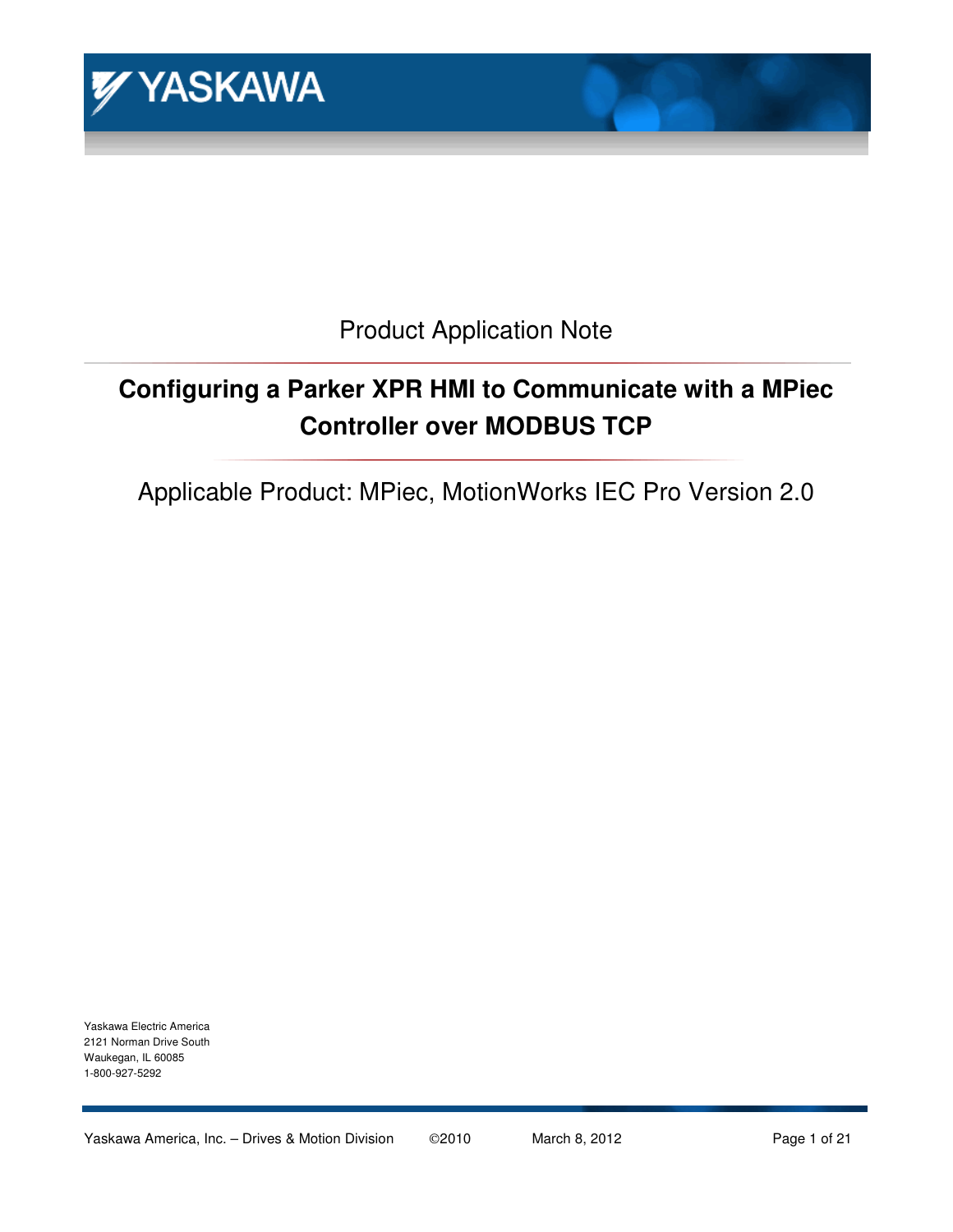## **YASKAWA** Subject: Application Note Product: MPiec Doc#: AN.MPiec.02 Title: Configuring a Parker XPR HMI to Communicate with a MPiec Controller over MODBUS TCP

| $\overline{2}$ |     |  |
|----------------|-----|--|
| 3              |     |  |
| 4              |     |  |
| 5              |     |  |
|                | 5.1 |  |
|                | 5.2 |  |
|                |     |  |
|                |     |  |
|                |     |  |
|                |     |  |
|                |     |  |
|                |     |  |
|                | 5.3 |  |
|                | 5.4 |  |
|                |     |  |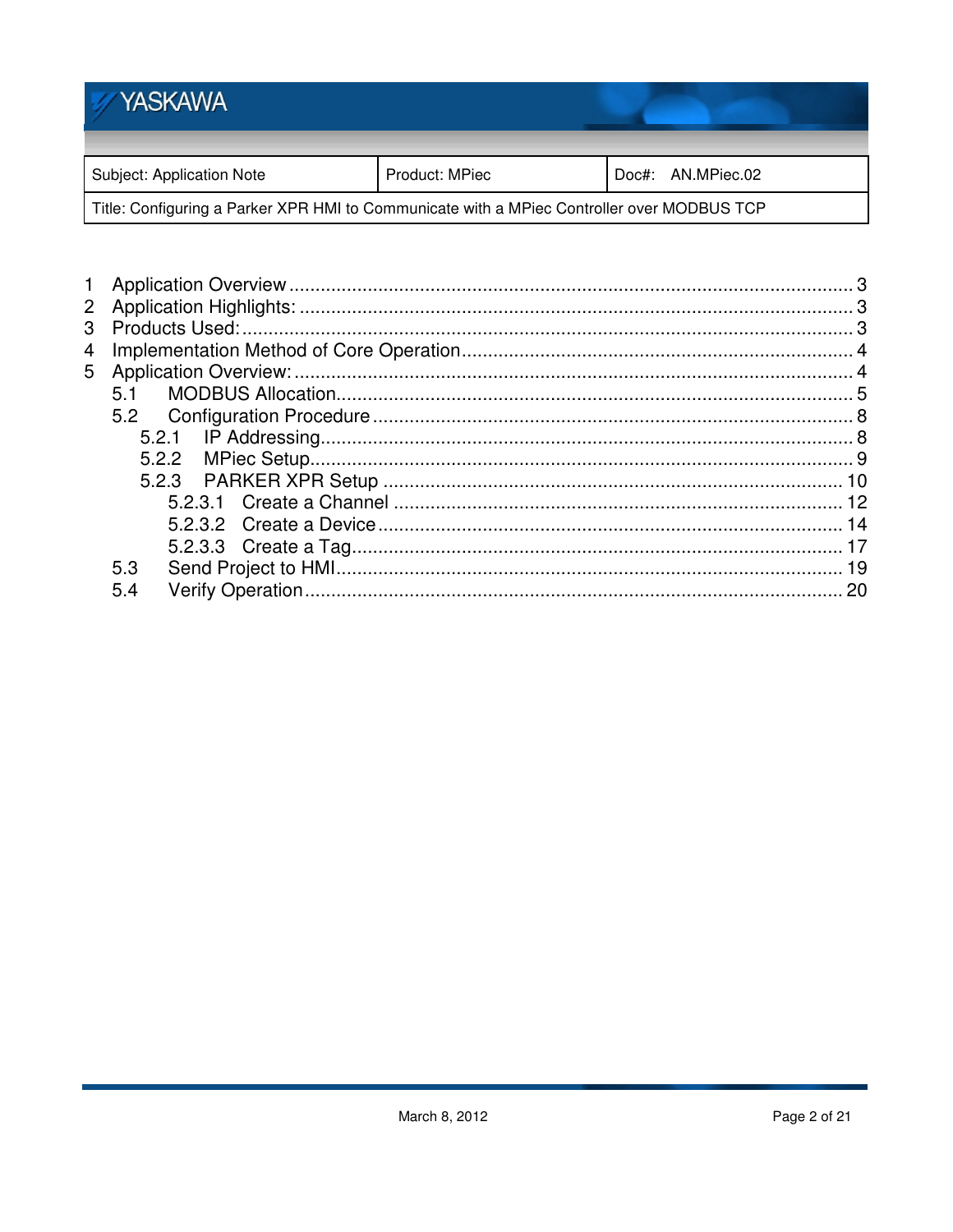| <b>YASKAWA</b>                                                                             |                |                   |  |
|--------------------------------------------------------------------------------------------|----------------|-------------------|--|
| Subject: Application Note                                                                  | Product: MPiec | Doc#: AN.MPiec.02 |  |
| Title: Configuring a Parker XPR HMI to Communicate with a MPiec Controller over MODBUS TCP |                |                   |  |

## **1 Application Overview**

This document describes the configuration required on a Yaskawa MPiec controller when used as a slave to communicate to a Parker HMI used as a master using Interact Xpress software.

## **Application Highlights:**

| Industry:       | <b>MODBUS/TCP Users</b>            |
|-----------------|------------------------------------|
| Major Features: | Easy connectivity                  |
|                 | Communication to third party HMI's |
|                 | Simple setup                       |

## **3 Products Used:**

| <b>Component</b> | <b>Product and Model Number</b>           |
|------------------|-------------------------------------------|
| Servopack        | Yaskawa SGDV-R90FE1A                      |
| Motor            | Yaskawa SGMAV-01A3A61                     |
| Controller       | Yaskawa MP2600iec                         |
| Software         | Yaskawa Motion Works IEC Version 2.0.0.27 |
| Firmware         | Yaskawa 2.0.0.255                         |
| HMI              | Parker XPR06VT-4P3 HMI                    |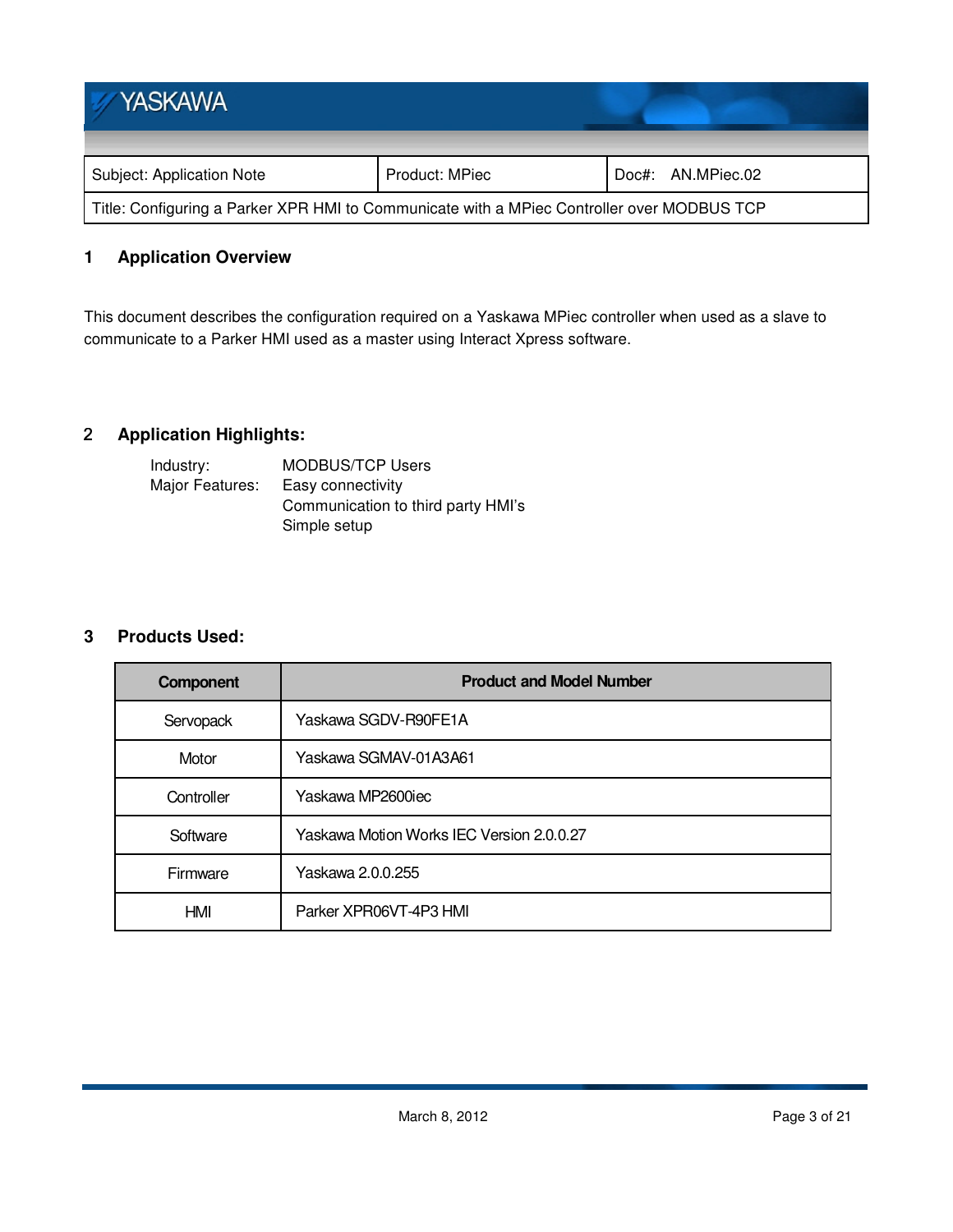| YASKAWA                                                                                    |                |                   |  |
|--------------------------------------------------------------------------------------------|----------------|-------------------|--|
| Subject: Application Note                                                                  | Product: MPiec | Doc#: AN.MPiec.02 |  |
| Title: Configuring a Parker XPR HMI to Communicate with a MPiec Controller over MODBUS TCP |                |                   |  |

## **4 Implementation Method of Core Operation**

This application note guides a user through the steps of configuring a Parker HMI as a MODBUS/TCP master communicating with the MPiec controller as a slave. This project was created with the model XPR06VT-4P3 HMI with Interact Xpress Software Version 2.1.4. The MPiec controller had firmware version 2.0.0.255 and MotionWorks IEC Pro software version 2.0.0.27.

## **5 Application Overview:**

This application note was created for an application to index a roll of plastic film for a desired amount of length, wait for a press to mold and then index again. This document is intended to get a user familiar with the MODBUS setup and not the actual application.



Figure 1 Sample Overview of Application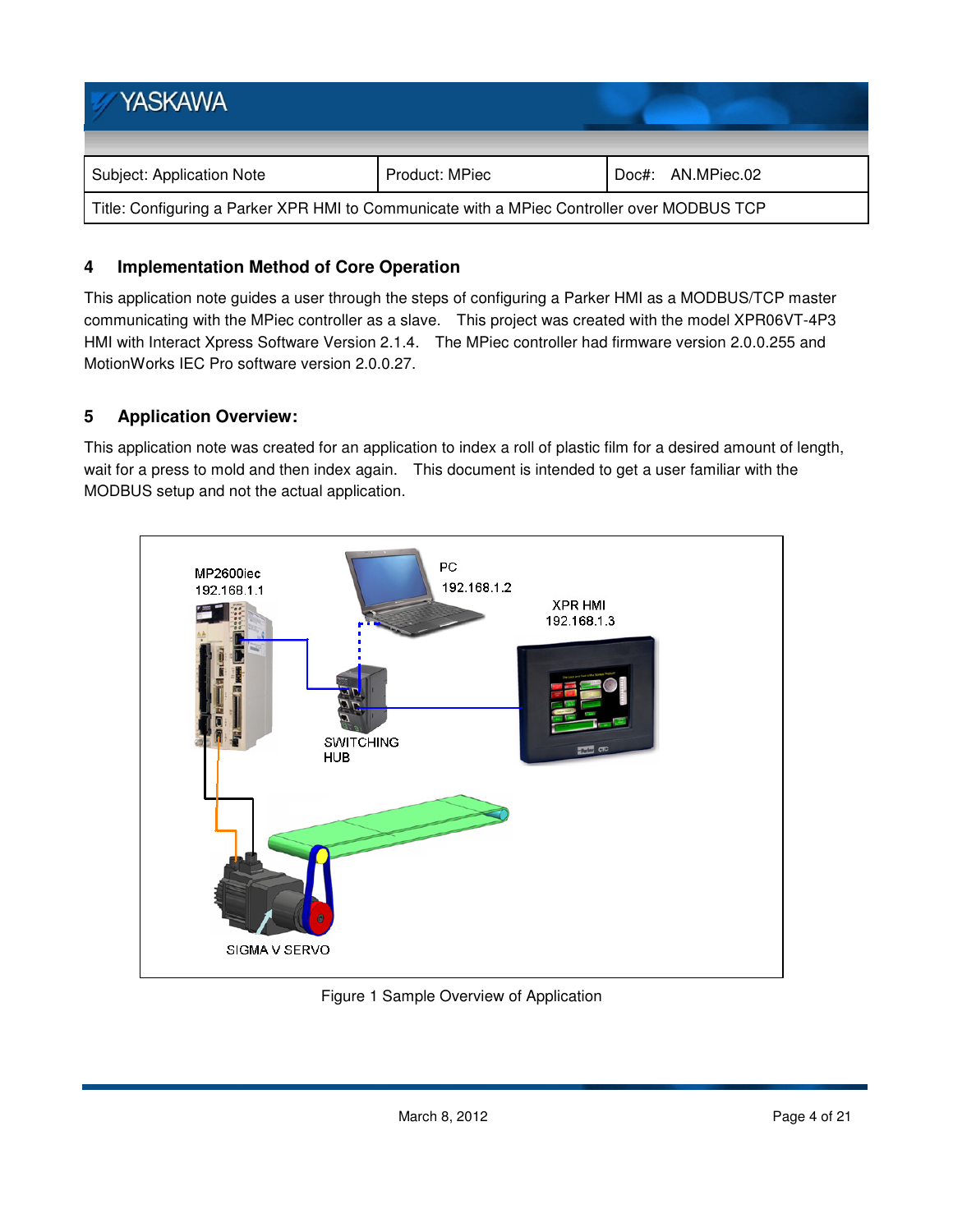| <b>YASKAWA</b>                                                                             |                |                   |  |
|--------------------------------------------------------------------------------------------|----------------|-------------------|--|
| Subject: Application Note                                                                  | Product: MPiec | Doc#: AN.MPiec.02 |  |
| Title: Configuring a Parker XPR HMI to Communicate with a MPiec Controller over MODBUS TCP |                |                   |  |

## **5.1 MODBUS Allocation**

In MotionWorks IEC, the New Project template includes global I/O groups and drivers to allow the controller to respond to incoming MODBUS messages. Figure 2 on the next page shows the MODBUS memory map and how it relates to the Global Variables in MotionWorks IEC. Note that function codes 01 and 03 return data that was sent to the controller from the master and do not reflect data from the Global Variables in the application program.

#### **The MODBUS data memory is copied to the Global Variables at the task update rate.**

- MODBUS coil 0 equates to the Global Variable at %IX1152.0 128 coils are available.
- MODBUS register 40000 equates to the Global Variable at %IW1168. 1024 registers are available.
- MODBUS input 10000 equates to the Global Variable at %QX1152.0 128 inputs are available.
- MODBUS register 30000 equates to the Global Variable at %QW1168. 1024 registers are available.

\*Note: The above byte numbers correlate to the graphic depicted below. Actual byte numbers may change when working with physical hardware. The application will illustrate later in this document.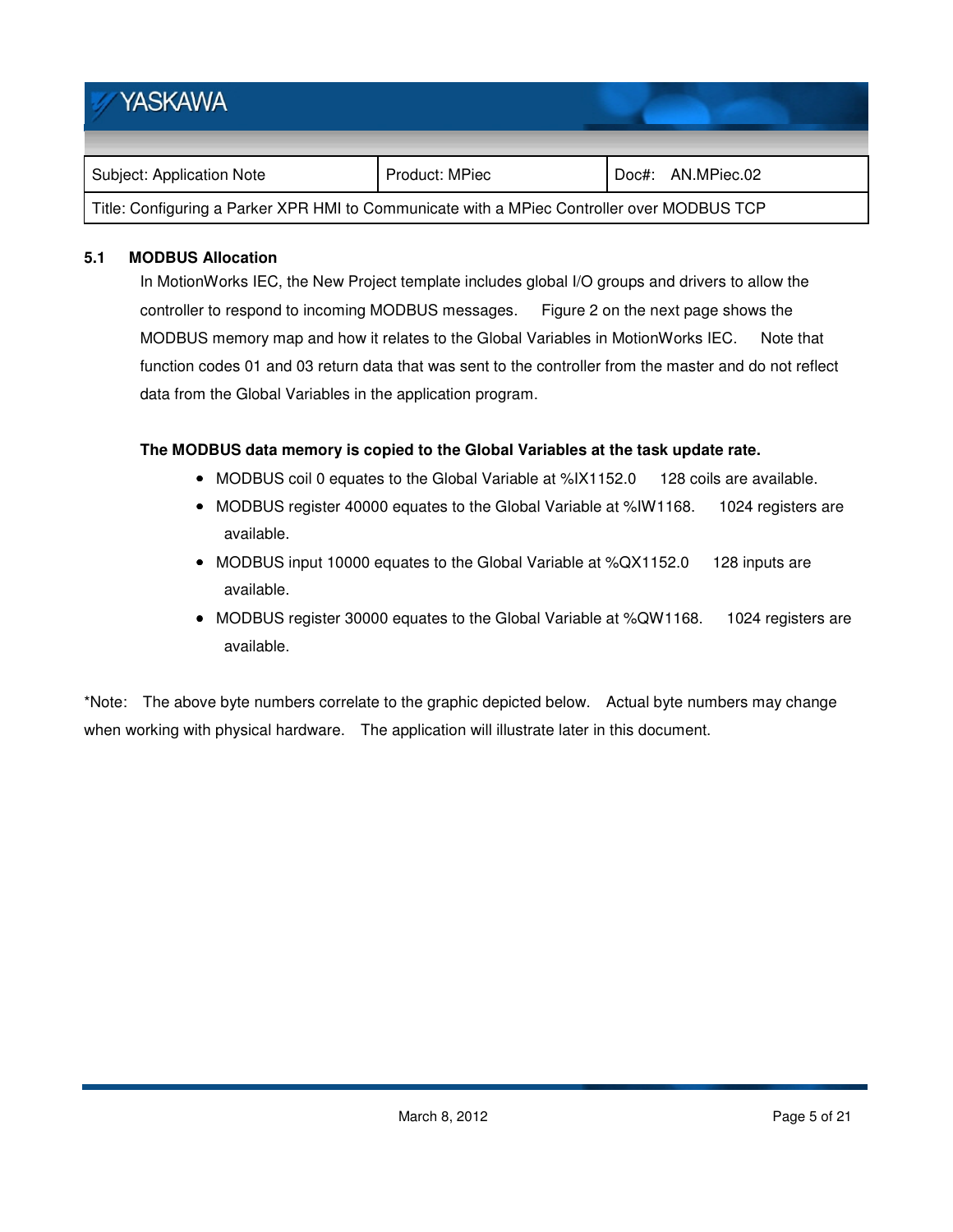| <b>YASKAWA</b>                                                                             |                |                   |  |
|--------------------------------------------------------------------------------------------|----------------|-------------------|--|
| Subject: Application Note                                                                  | Product: MPiec | Doc#: AN.MPiec.02 |  |
| Title: Configuring a Parker XPR HMI to Communicate with a MPiec Controller over MODBUS TCP |                |                   |  |

As shown in Figure 2 below, the input and output memory is in a different location even though they have the same numerical addressing.



Figure 2 MODBUS Mapping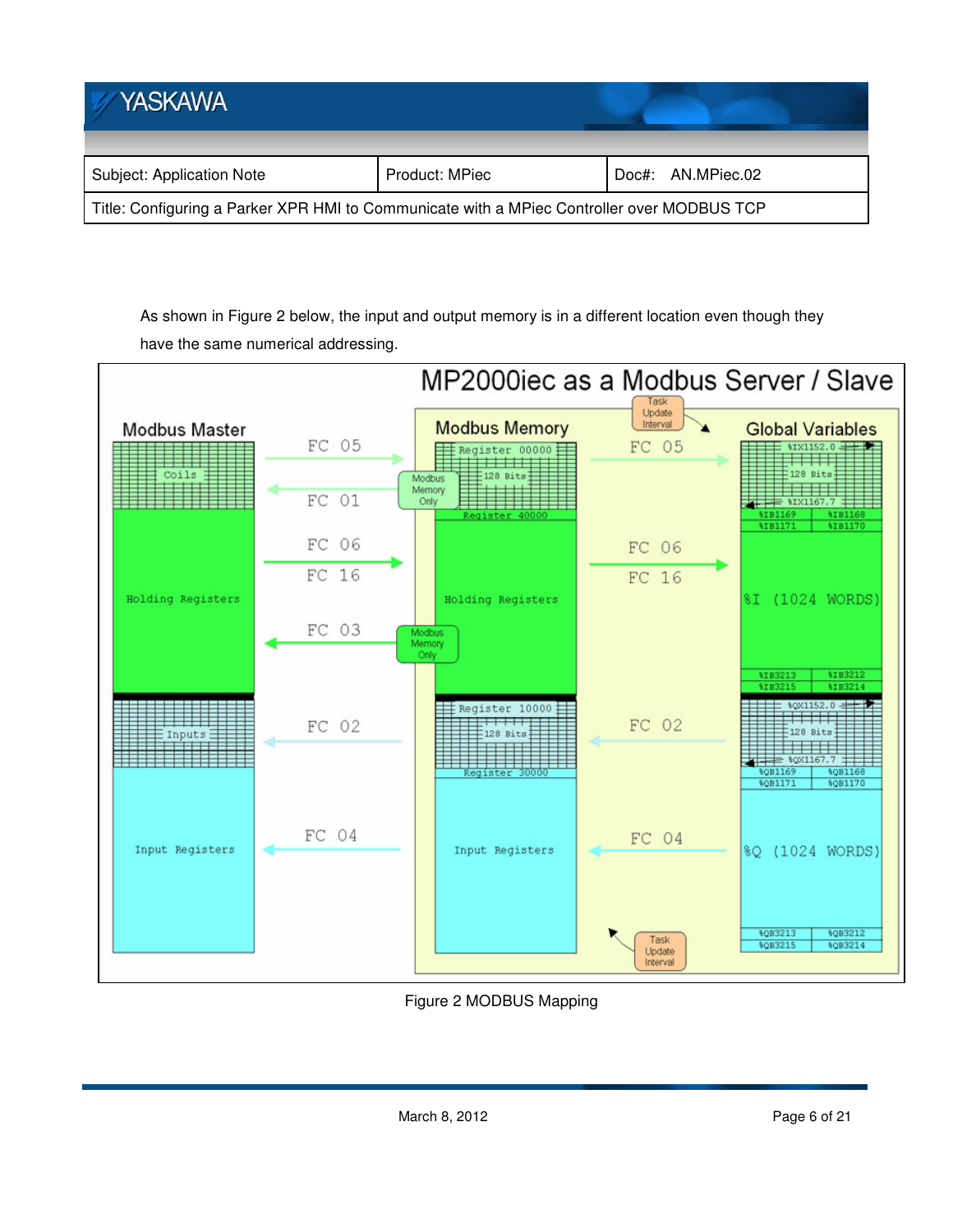| <b>YASKAWA</b>                                                                             |                |                   |  |
|--------------------------------------------------------------------------------------------|----------------|-------------------|--|
| Subject: Application Note                                                                  | Product: MPiec | Doc#: AN.MPiec.02 |  |
| Title: Configuring a Parker XPR HMI to Communicate with a MPiec Controller over MODBUS TCP |                |                   |  |

The "New Project" template will automatically create communication drivers and allocate global memory for external devices to read & write information in the controller. These memory areas are generic and no variables are automatically created. The user can decide on the arrangement and type of data to populate within the communications memory region. If the MPiec controller is the slave, no set up is required in the controller. The user can add variables as required in each group used for communication.

## H Modbus FC#05 Qty: 128 Coils, Address Range: %IB24560 - %IB24575 E Modbus FC#06,16 Qty: 1024 Registers, Address Range: %IB28672 - %IB30719 E Modbus FC#02 Qty: 128 Inputs, Address Range: %QB24560 - %QB24575 H Modbus FC#04 Qty: 1024 Input Registers, Address Range: %QB28672 - %QB30719

Figure 3 Variable groups created in template

A word coming from the HMI will be mapped from register 40000 in the PARKER XPR to %IB28672. The user should verify the data type used for data transfer. Examples are provided below:

- Bits written from the HMI to the controller are mapped from 00000 to %IX24560.0
- Words written from the HMI to the controller are mapped from 40000 to %IB28672
- Outputs from the controller to the HMI are mapped from %QX24560.0 to 30000
- Words from the controller to the HMI are mapped from %QB28672 to 10000

For Video reference of how MODBUS works, click on the below:

**http://www.yaskawa.com/site/Training.nsf/training/MotionELearningModule.html?opendocumen t&DMSD=86256EC30069B634862576B0005A4FDA**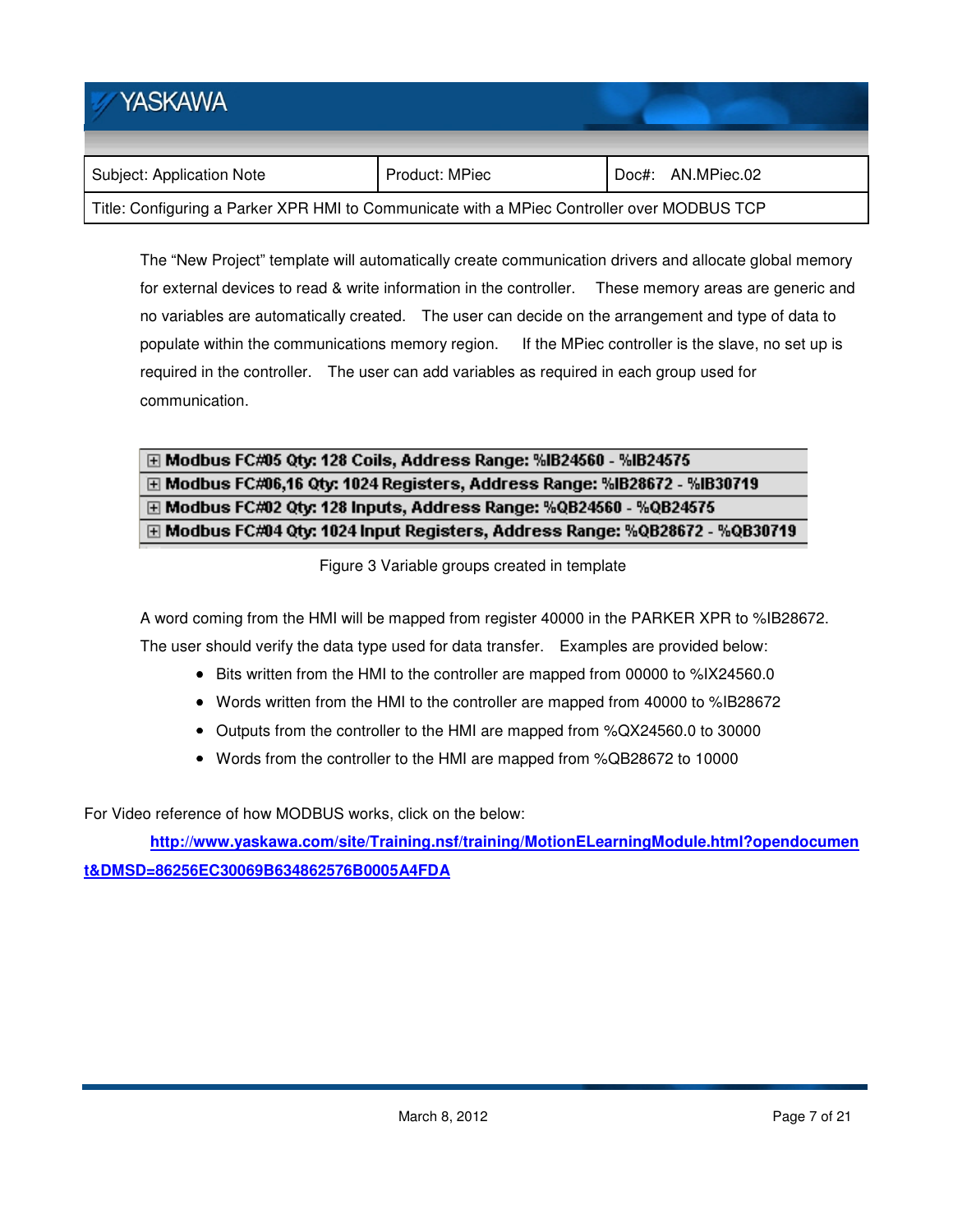| <b>YASKAWA</b>                                                                             |                |                   |  |
|--------------------------------------------------------------------------------------------|----------------|-------------------|--|
| Subject: Application Note                                                                  | Product: MPiec | Doc#: AN.MPiec.02 |  |
| Title: Configuring a Parker XPR HMI to Communicate with a MPiec Controller over MODBUS TCP |                |                   |  |

#### **5.2 Configuration Procedure**

#### **5.2.1 IP Addressing**

Set the IP addresses of the devices (HMI, MPiec Controller and PC). In the test set up, the IP addresses were: MPiec Controller: 192.168.1.1, PC: 192.168.1.2, HMI: 192.168.1.3

a. To set the IP address of the controller, turn the **CNFG** and **E-Init** DIP switches to the "ON" position. All other switches should be in the "OFF" position. The default IP addresses on the MP2600iec controller are 192.168.1.1 for CN11A and 192.168.2.1 for CN11B unless changed by a user.

**\*Note: For MP2000 Series IEC Controllers, the default IP address is 192.168.1.1. The above mentions two IP addresses for use with the MP2600iec Controller since it has two Ethernet ports, CN11A and CN11B, respectively.** 



Figure 4 Dip Switch Bank on MPiec

- b. To set the IP address of the Parker HMI, turn power on to the screen itself. After HMI has booted up, select Settings on the HMI Shell screen. Touch Networking and set IP address to 192.168.1.3.
- c. To set the IP address of a PC, follow the normal Windows procedure.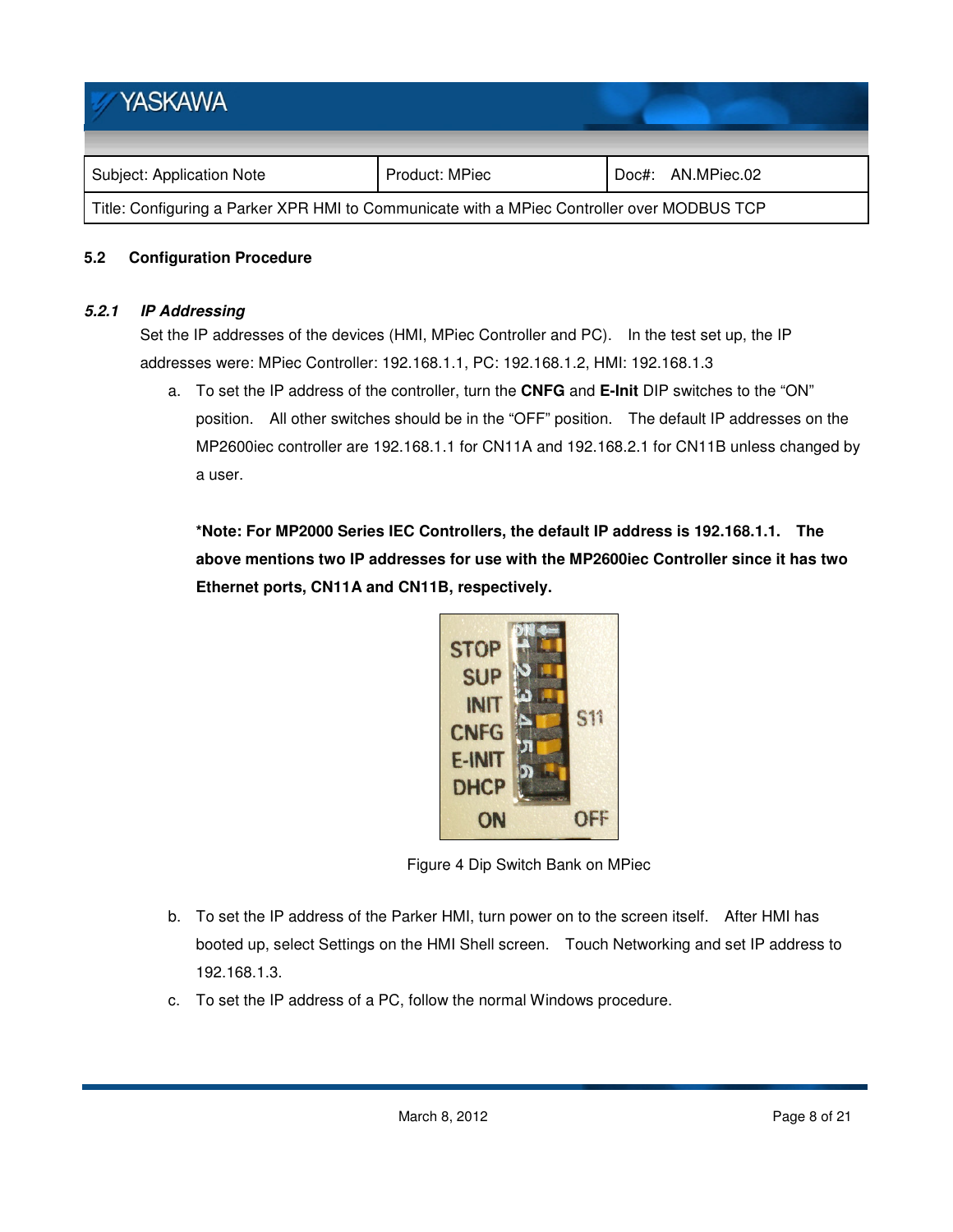| <b>YASKAWA</b>                                                                             |                |                   |  |
|--------------------------------------------------------------------------------------------|----------------|-------------------|--|
| Subject: Application Note                                                                  | Product: MPiec | Doc#: AN.MPiec.02 |  |
| Title: Configuring a Parker XPR HMI to Communicate with a MPiec Controller over MODBUS TCP |                |                   |  |

## **5.2.2 MPiec Setup**

The MPiec needs to be configured as a MODBUS Slave device, and then sent to the controller. Before the new configuration will become effective, power on the controller must be cycled. With the PC connected to the MPiec CN11A port, open MotionWorks IEC Pro Version 2.0. In MotionWorks IEC Pro Version 2.0:

- a. Launch the Hardware Configuration
- b. Click on MODBUS TCP and click on "Enable Controller as MODBUS Slave"



H

Figure 5 Enabling MPiec as a MODBUS Slave

c. Save the configuration and cycle power to the controller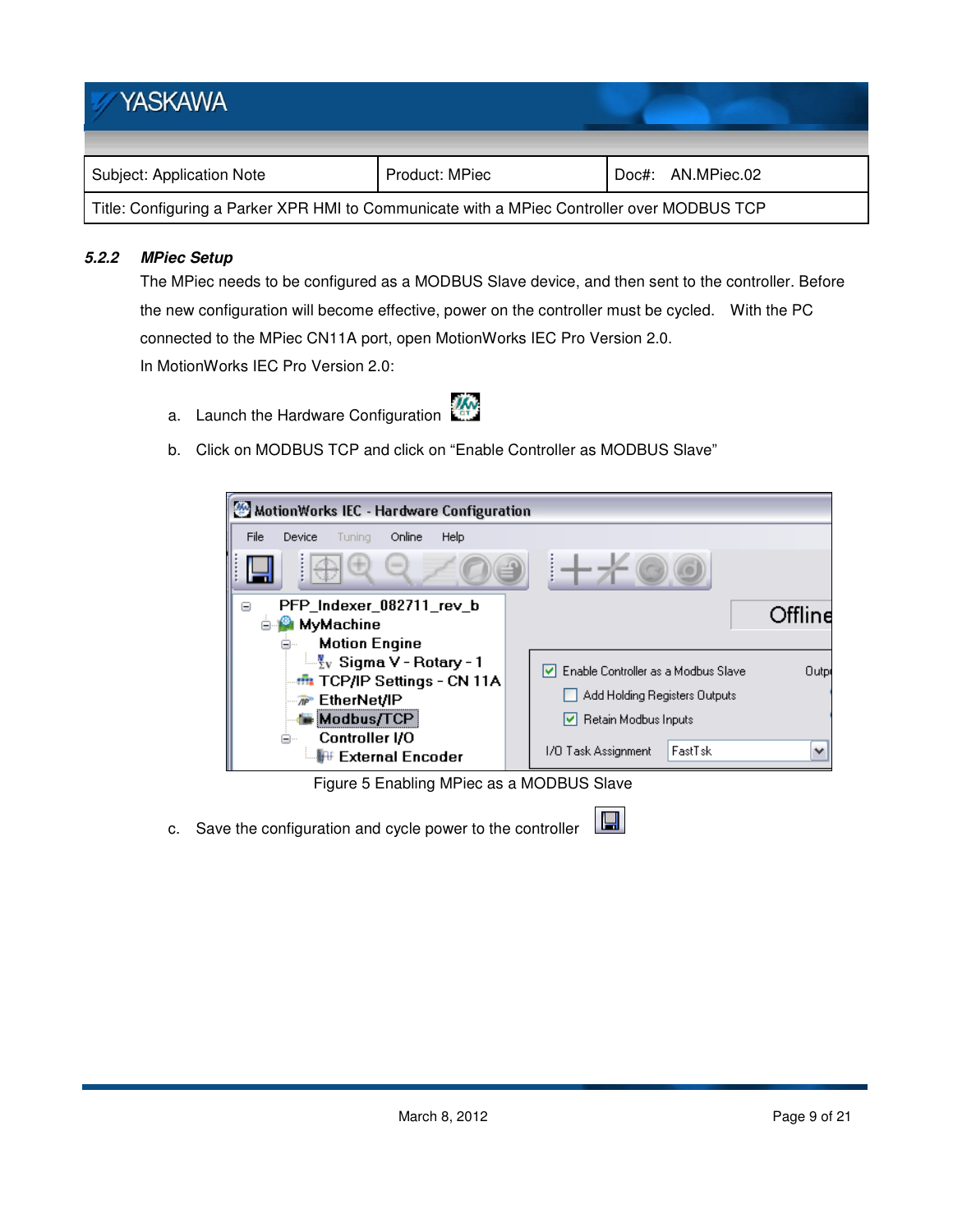| <b>YASKAWA</b>                                                                             |                |                   |  |
|--------------------------------------------------------------------------------------------|----------------|-------------------|--|
| Subject: Application Note                                                                  | Product: MPiec | Doc#: AN.MPiec.02 |  |
| Title: Configuring a Parker XPR HMI to Communicate with a MPiec Controller over MODBUS TCP |                |                   |  |

## **5.2.3 PARKER XPR Setup**

Launch Interact Xpress Manager from your workstation (PC). After Interact Xpress Manager launches and displays the welcome screen in the workspace, select the **New Project** from the local pane. The New Project dialog appears.

| <b>Millenet Xpress Manager</b>                                |           |                                                                                                                                                                                                                                      |                                         |                                                                                                                           |
|---------------------------------------------------------------|-----------|--------------------------------------------------------------------------------------------------------------------------------------------------------------------------------------------------------------------------------------|-----------------------------------------|---------------------------------------------------------------------------------------------------------------------------|
| Display<br>Holp<br>Settings                                   | Close     |                                                                                                                                                                                                                                      |                                         |                                                                                                                           |
| <b>Project</b>                                                |           |                                                                                                                                                                                                                                      |                                         |                                                                                                                           |
|                                                               |           | INTERACT OF 1955<br><b>Create a New Project</b><br>New Project<br>Open a Recent New Project<br>Skycam RCE Rev 102710<br><b>SIME JRC Test</b><br><b>Simil Xpress_Features</b><br><b>EE ACRXpress Sample</b><br>Greenscape Belo 080711 | <b>With a contract product of the W</b> |                                                                                                                           |
| Local Projects                                                |           |                                                                                                                                                                                                                                      |                                         | <b>Remote Machines</b>                                                                                                    |
| by the fall of the motor of D                                 |           |                                                                                                                                                                                                                                      |                                         | $\begin{array}{cccccccccccccc} \star & \star & \star & \circ & \circ & \circ & \circ & \circ & \circ & \circ \end{array}$ |
| Project                                                       | Version   | Modified<br>Femuure                                                                                                                                                                                                                  |                                         | Machine<br><b>Project</b>                                                                                                 |
| IIII ACR5040                                                  | 1.0       | 4/19/2011 1:08 PM 2:14                                                                                                                                                                                                               |                                         |                                                                                                                           |
| <b>ELIACRXpress Sample</b>                                    | 1.0       | 4/19/2011 1:08 PM 2:1.4                                                                                                                                                                                                              |                                         |                                                                                                                           |
| <b>ELIACRXpress Terminal</b>                                  | tó        | 4/19/2011 1:05 PM 2:1.4                                                                                                                                                                                                              |                                         |                                                                                                                           |
| IIII Aries/Gress Sample                                       | 10        | 4/19/2011 1:09 PM 2:1.4                                                                                                                                                                                                              |                                         |                                                                                                                           |
| IIII Greenscape Belo 080711<br>EL Greenscape Esplanade 092209 | 10<br>1.0 | 8/2011 11:15 PM 2.1.4<br>6/21/2011 6:17 PM 1.8                                                                                                                                                                                       |                                         |                                                                                                                           |
|                                                               |           |                                                                                                                                                                                                                                      |                                         |                                                                                                                           |
| <b>IN ALL</b>                                                 |           |                                                                                                                                                                                                                                      |                                         |                                                                                                                           |

Figure 6 New Project in Interact Xpress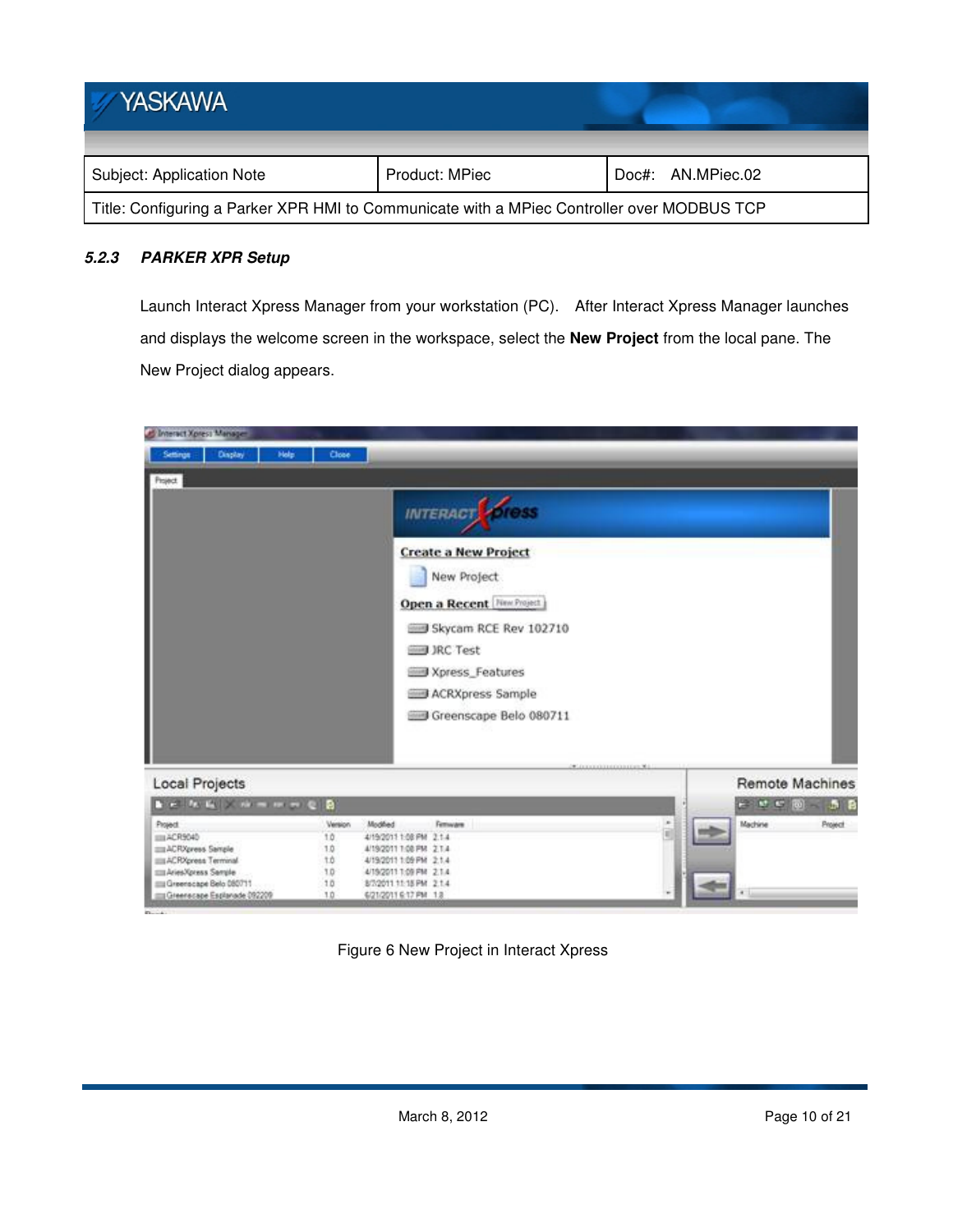| YASKAWA                                                                                    |                |                   |
|--------------------------------------------------------------------------------------------|----------------|-------------------|
| Subject: Application Note                                                                  | Product: MPiec | Doc#: AN.MPiec.02 |
| Title: Configuring a Parker XPR HMI to Communicate with a MPiec Controller over MODBUS TCP |                |                   |

Enter a name for your project such as MPiec. The project is created and displays an icon within the local

pane. The project launches within the workspace and Shell Screen appears as shown below.



Figure 7 Shell Screen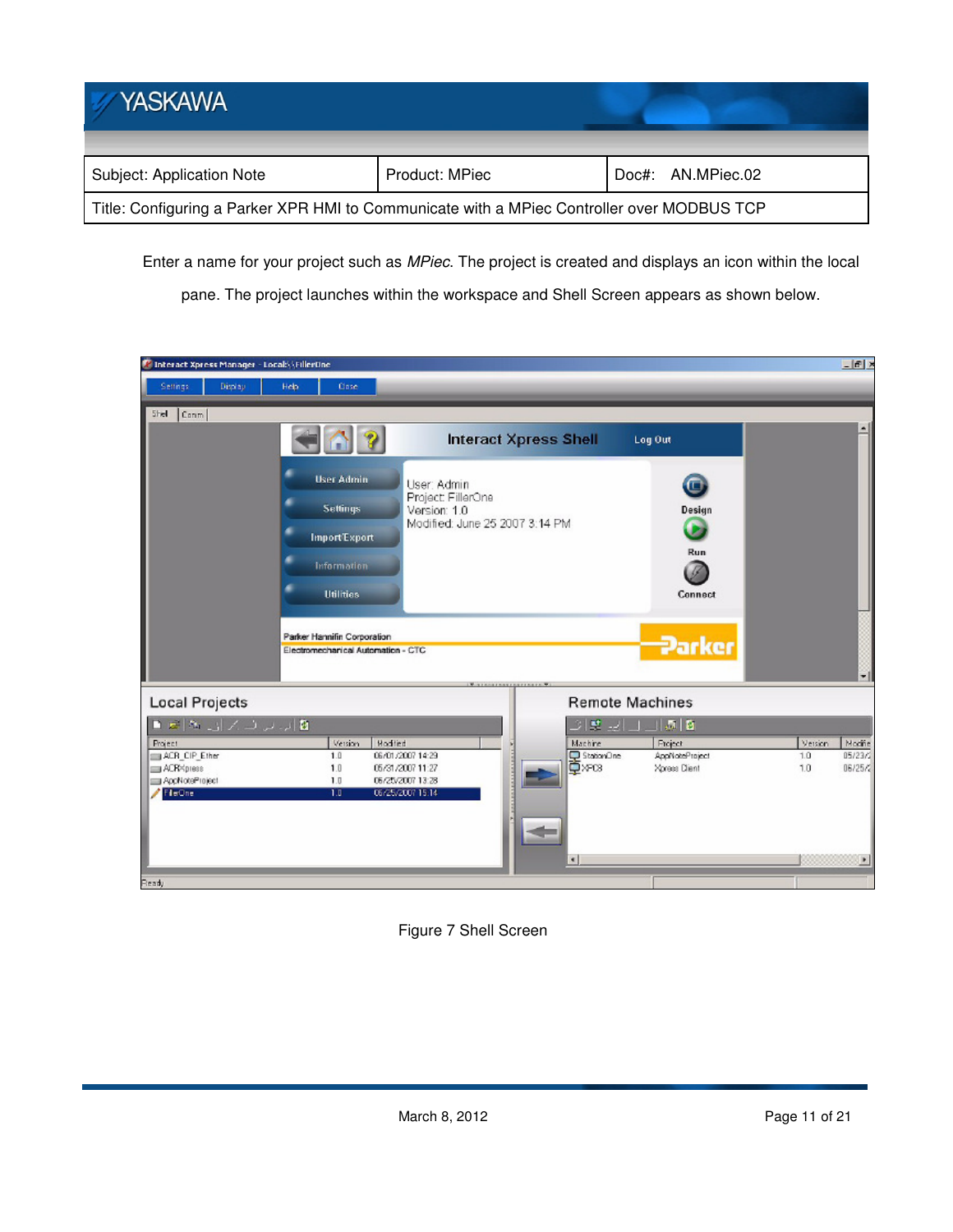| <b>YASKAWA</b>                                                                             |                |                   |
|--------------------------------------------------------------------------------------------|----------------|-------------------|
|                                                                                            |                |                   |
| Subject: Application Note                                                                  | Product: MPiec | Doc#: AN.MPiec.02 |
| Title: Configuring a Parker XPR HMI to Communicate with a MPiec Controller over MODBUS TCP |                |                   |

## **5.2.3.1 Create a Channel**

Click on the "Comm" tab located on the upper top left corner.

Select "Click to add a channel" and create a name, such as "Channel 1." Click next.



## Figure 8 Comm Tab

| <b>New Channel - Identification</b> |                                                                                                                                                                               |  |
|-------------------------------------|-------------------------------------------------------------------------------------------------------------------------------------------------------------------------------|--|
|                                     | A channel name can be from 1 to 256<br>characters in length.<br>Names can not contain periods, double<br>quotations or start with an underscore.<br>Channel name:<br>Channel1 |  |
|                                     | Cancel<br>$N$ ext ><br>< Back<br><b>Help</b>                                                                                                                                  |  |

Figure 9 Channel Name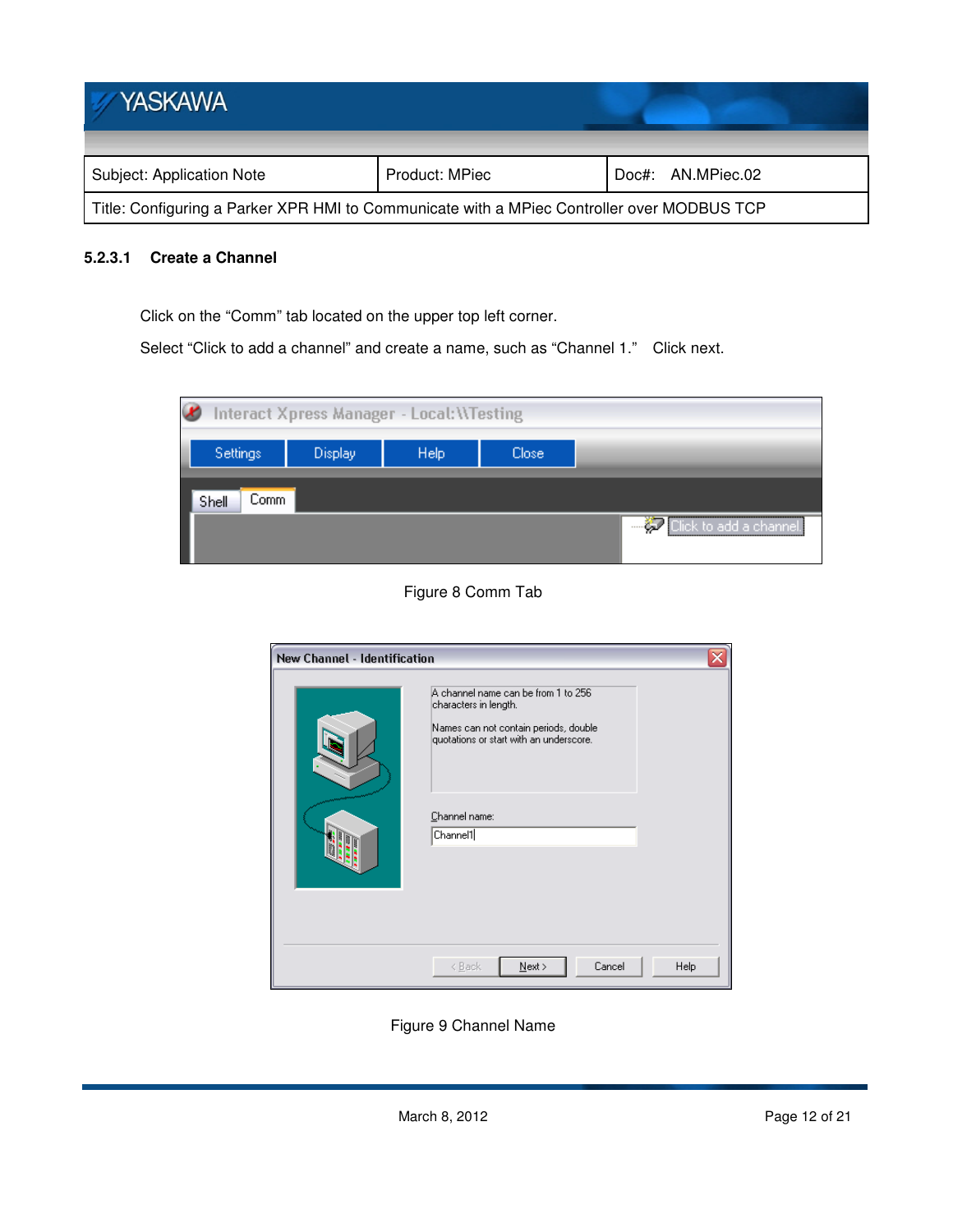| YASKAWA                                                                                    |                |                   |
|--------------------------------------------------------------------------------------------|----------------|-------------------|
|                                                                                            |                |                   |
| Subject: Application Note                                                                  | Product: MPiec | Doc#: AN.MPiec.02 |
| Title: Configuring a Parker XPR HMI to Communicate with a MPiec Controller over MODBUS TCP |                |                   |

Select MODBUS ETHERNET on the Device Driver drop down window. Then, click "Next".

| <b>New Channel - Device Driver</b> |                                                                                                                                                                        |  |
|------------------------------------|------------------------------------------------------------------------------------------------------------------------------------------------------------------------|--|
|                                    | Select the device driver you want to assign to<br>the channel.<br>The drop-down list below contains the names of<br>all the drivers that are installed on your system. |  |
|                                    | Device driver:<br>Modbus Ethernet<br>$\blacktriangledown$<br>Enable diagnostics                                                                                        |  |
|                                    | Cancel<br>$N$ ext ><br>< <u>B</u> ack<br>Help                                                                                                                          |  |

Figure 10 MODBUS Device Driver

The next few pages should be familiar with Parker HMI users, such as Network Adapter, Optimization,

Number of Sockets on Channel and a Summary Page. These can be left at default. Click Finish.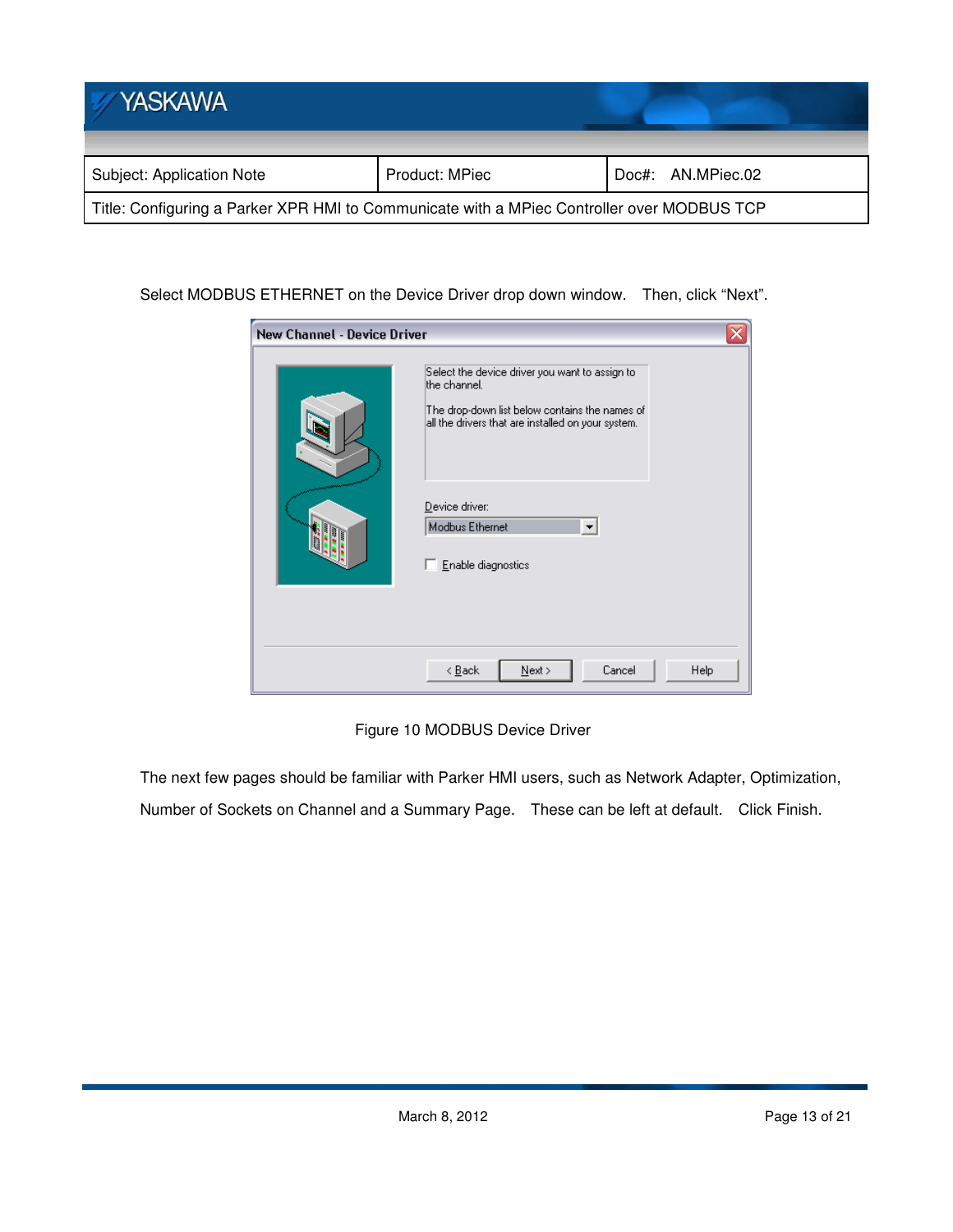| <b>YASKAWA</b>                                                                             |                |                   |
|--------------------------------------------------------------------------------------------|----------------|-------------------|
|                                                                                            |                |                   |
| Subject: Application Note                                                                  | Product: MPiec | Doc#: AN.MPiec.02 |
| Title: Configuring a Parker XPR HMI to Communicate with a MPiec Controller over MODBUS TCP |                |                   |

#### **5.2.3.2 Create a Device**

Next, create the device name, i.e. "MPiec", and select device model, "MODBUS." Click next.



Figure 11 Device Name

Set the IP address of the MPiec (192.168.1.1 with E-INIT dip switch set to ON). Click next until finished.



Figure 12 Device ID - IP Address

Once back at the Shell page, double click on the device and verify the options below.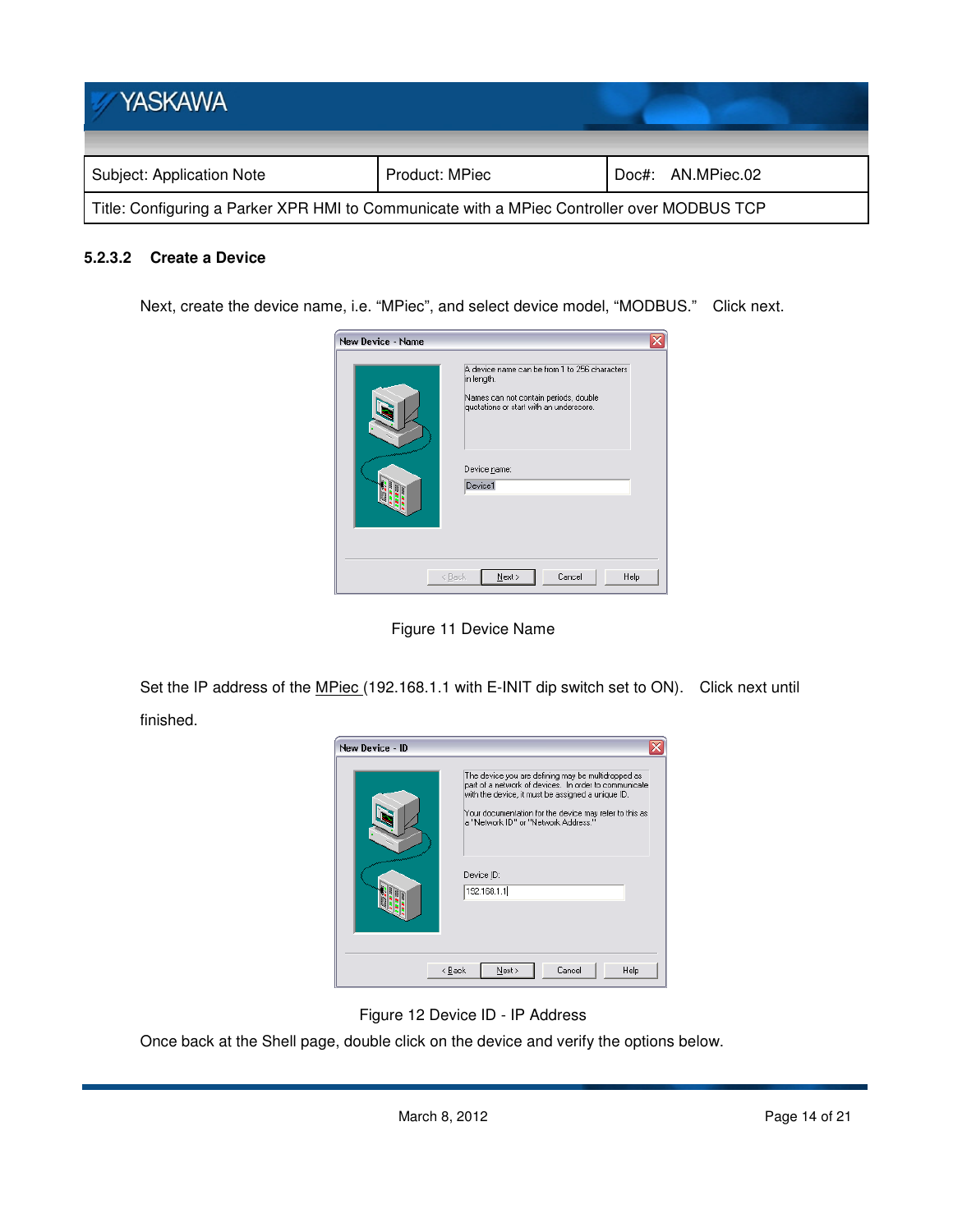| <b>YASKAWA</b>                                                                             |                |  |                   |
|--------------------------------------------------------------------------------------------|----------------|--|-------------------|
| Subject: Application Note                                                                  | Product: MPiec |  | Doc#: AN.MPiec.02 |
| Title: Configuring a Parker XPR HMI to Communicate with a MPiec Controller over MODBUS TCP |                |  |                   |

| <b>Device Properties</b>                                                                                                                                                                                                                                                                                                                                                                                                                                                                                                                                                                                                                                |
|---------------------------------------------------------------------------------------------------------------------------------------------------------------------------------------------------------------------------------------------------------------------------------------------------------------------------------------------------------------------------------------------------------------------------------------------------------------------------------------------------------------------------------------------------------------------------------------------------------------------------------------------------------|
| Timing   Auto-Demotion  <br>Database Creation  <br>Ethernet<br>General<br>Settings<br>Blocks   Variable Import Settings   Unsolicited   Error Handling<br>Data Access<br>Use zero based addressing<br>$\triangledown$ Use zero based bit addressing within registers<br>Use holding register bit mask writes<br>Use Modbus function 06 for single register writes<br>$\triangledown$ Use Modbus function 05 for single coil writes<br>Mailbox Client <u>P</u> rivileges:   Read Only<br>Data Encoding<br>V Use default Modbus byte order<br>$\triangledown$ First word low in 32 bit data types<br>$\triangledown$ First Dword low in 64 bit data types |
| Use Modicon bit ordering (bit 0 is MSB)                                                                                                                                                                                                                                                                                                                                                                                                                                                                                                                                                                                                                 |
| OΚ<br>Cancel<br>Help<br>Apply                                                                                                                                                                                                                                                                                                                                                                                                                                                                                                                                                                                                                           |

Figure 13 Device Properties

- Use zero based addressing is "unchecked"
- Use MODBUS function 05 for single coil writes is "checked"
	- o If this is not checked, it will default to function 03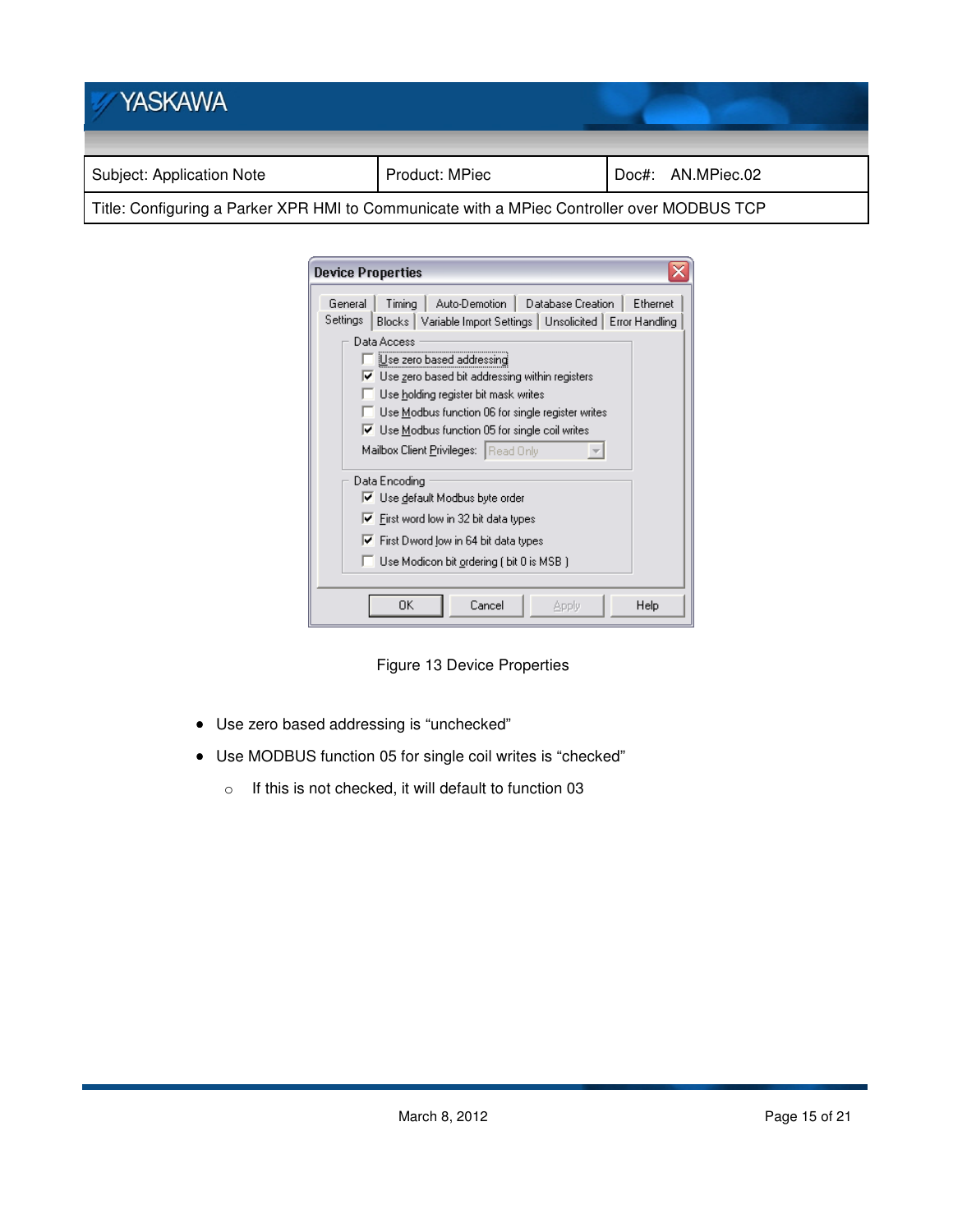| YASKAWA                                                                                    |                |                   |
|--------------------------------------------------------------------------------------------|----------------|-------------------|
| Subject: Application Note                                                                  | Product: MPiec | Doc#: AN.MPiec.02 |
| Title: Configuring a Parker XPR HMI to Communicate with a MPiec Controller over MODBUS TCP |                |                   |

Also verify Auto-Demotion is "unchecked".

| <b>Device Properties</b>                                 |              |               |                                                                                       |          |
|----------------------------------------------------------|--------------|---------------|---------------------------------------------------------------------------------------|----------|
| Settings<br>General                                      | Timing       | Auto-Demotion | Blocks   Variable Import Settings   Unsolicited   Error Handling<br>Database Creation | Ethernet |
|                                                          |              |               | Enable auto device demotion on communication failures                                 |          |
|                                                          | Demote after | 큭<br>13       | successive failures                                                                   |          |
|                                                          | Demote for   | 츾<br>10000    | milliseconds                                                                          |          |
| $\Box$ Discard write requests during the demotion period |              |               |                                                                                       |          |

Figure 14 Auto-Demotion

After the device has been created, it should be displayed as below:



Figure 15 Created Device Display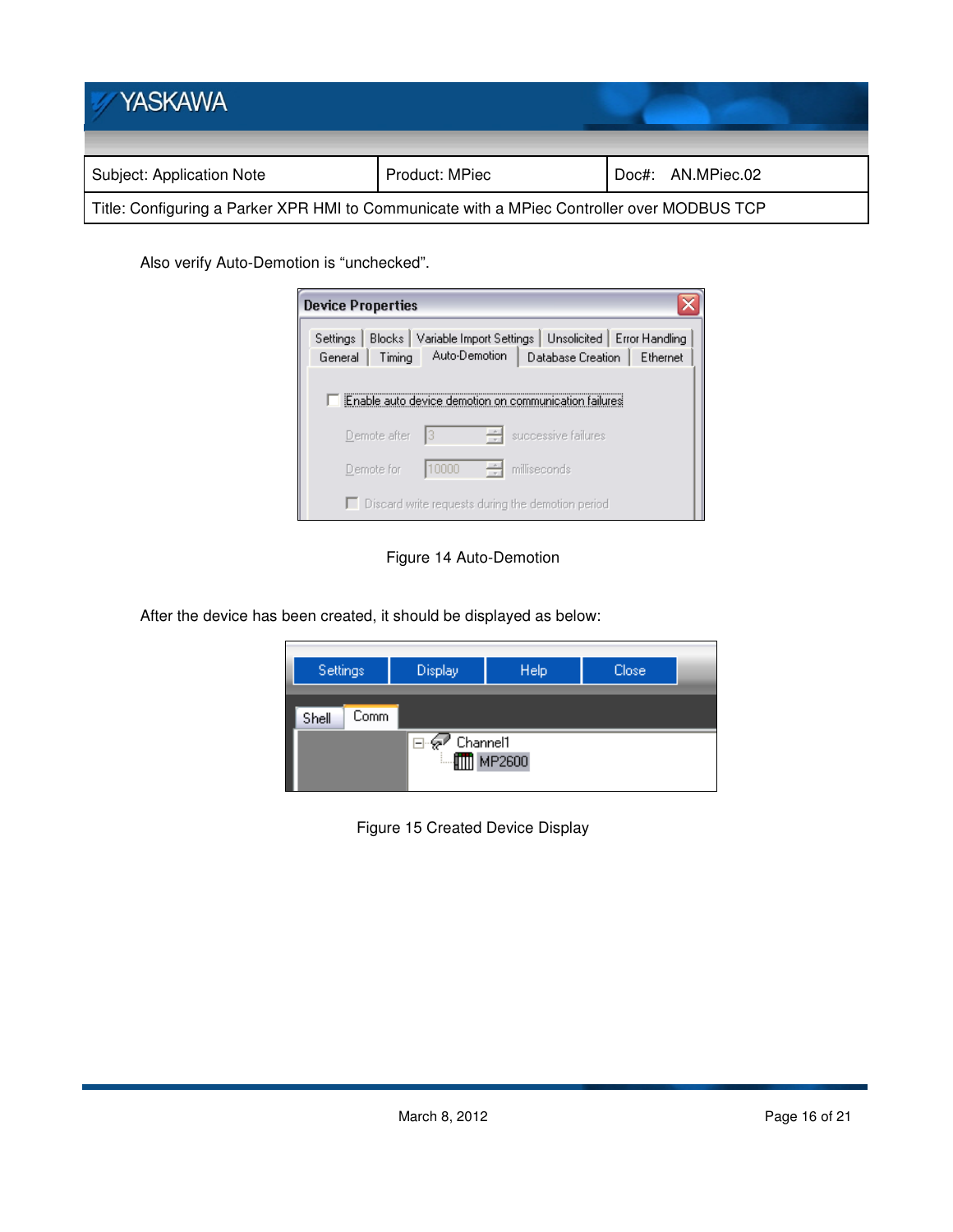| <b>YASKAWA</b>                                                                             |                |                   |
|--------------------------------------------------------------------------------------------|----------------|-------------------|
| Subject: Application Note                                                                  | Product: MPiec | Doc#: AN.MPiec.02 |
| Title: Configuring a Parker XPR HMI to Communicate with a MPiec Controller over MODBUS TCP |                |                   |

## **5.2.3.3 Create a Tag**

Click on the "Shell" tab at top left hand corner. Then click "Design". Next, click on "Tags" and start creating a Tag Name, the address where to read/write and the data type.

| Principle Xpress Manager - Local Miles Project 21<br>Settings<br>Display<br>Holp | Close                 |                                                       |
|----------------------------------------------------------------------------------|-----------------------|-------------------------------------------------------|
| Desgrer Comm.                                                                    |                       | 70<br>田                                               |
|                                                                                  | New Project(2) - Tags | w<br>Project<br><b>Alumns</b><br>Tags                 |
|                                                                                  | 區店<br>Tags            | New Tag                                               |
|                                                                                  | New Tag               | 8<br>Tag001<br>Name                                   |
|                                                                                  | Edit Tag<br>Delete .  | <b>Address</b><br>Channell Device1.100000<br>$\equiv$ |
|                                                                                  | Import                | $\blacksquare$                                        |
|                                                                                  |                       | Data Type<br>Bool<br>$\overline{\phantom{a}}$         |
|                                                                                  |                       | $\mathbf{S}$<br>Initial Value                         |
|                                                                                  |                       | $\circledast$<br>Description                          |
|                                                                                  |                       |                                                       |
|                                                                                  |                       | HAIL DeviceMonth<br>14M_DeviceBecond<br>x             |
|                                                                                  |                       | HM DeviceTimeoutEmin<br>x<br>X HM DeviceTimeSync      |
|                                                                                  |                       | X Hill DeviceWatchdog<br>X HM DeviceYear              |
|                                                                                  |                       | X HBI Ent<br>X Hill Projections                       |
|                                                                                  |                       | Tags: 48                                              |

Figure 16 Referencing Tags

**\*Note: PARKER XPR HMI has the ability to reference the tag within the software instead of using KEPServer for creating tags. This way there is no duplication of creating tags then addressing them within Parker's HMI. The following format is used when referencing tags within Interact Xpress:** 

"ChannelName.DeviceName.FunctionCodeNumberMODBUSRegister".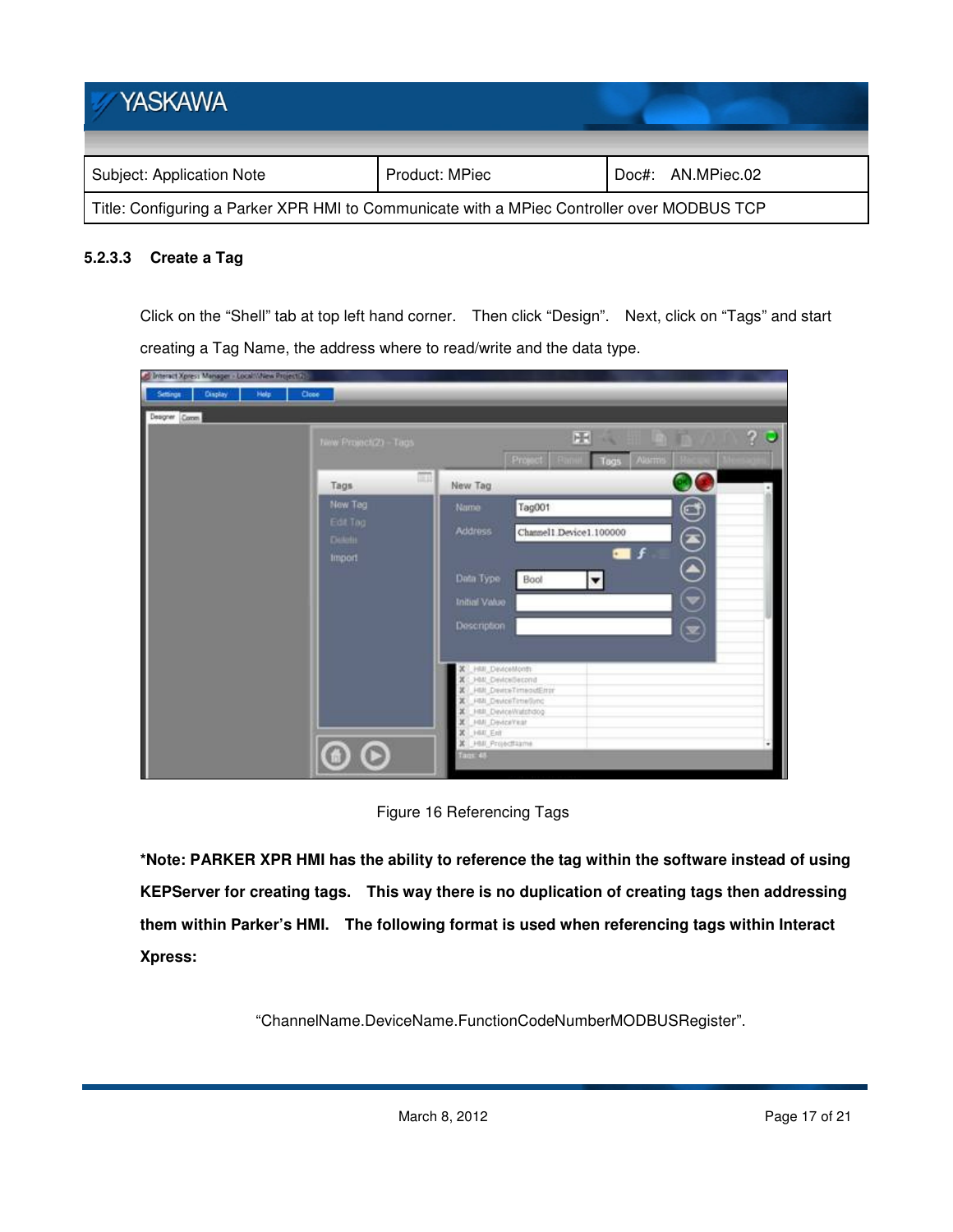

For example:



Figure 17 Format of Tag Name in INTERACT XPRESS

Go to Project tab and create a new Panel or panel from Template and start making an indicator light or pushbutton on panel area and link tag created.



Figure 18 New Panel with Tag Name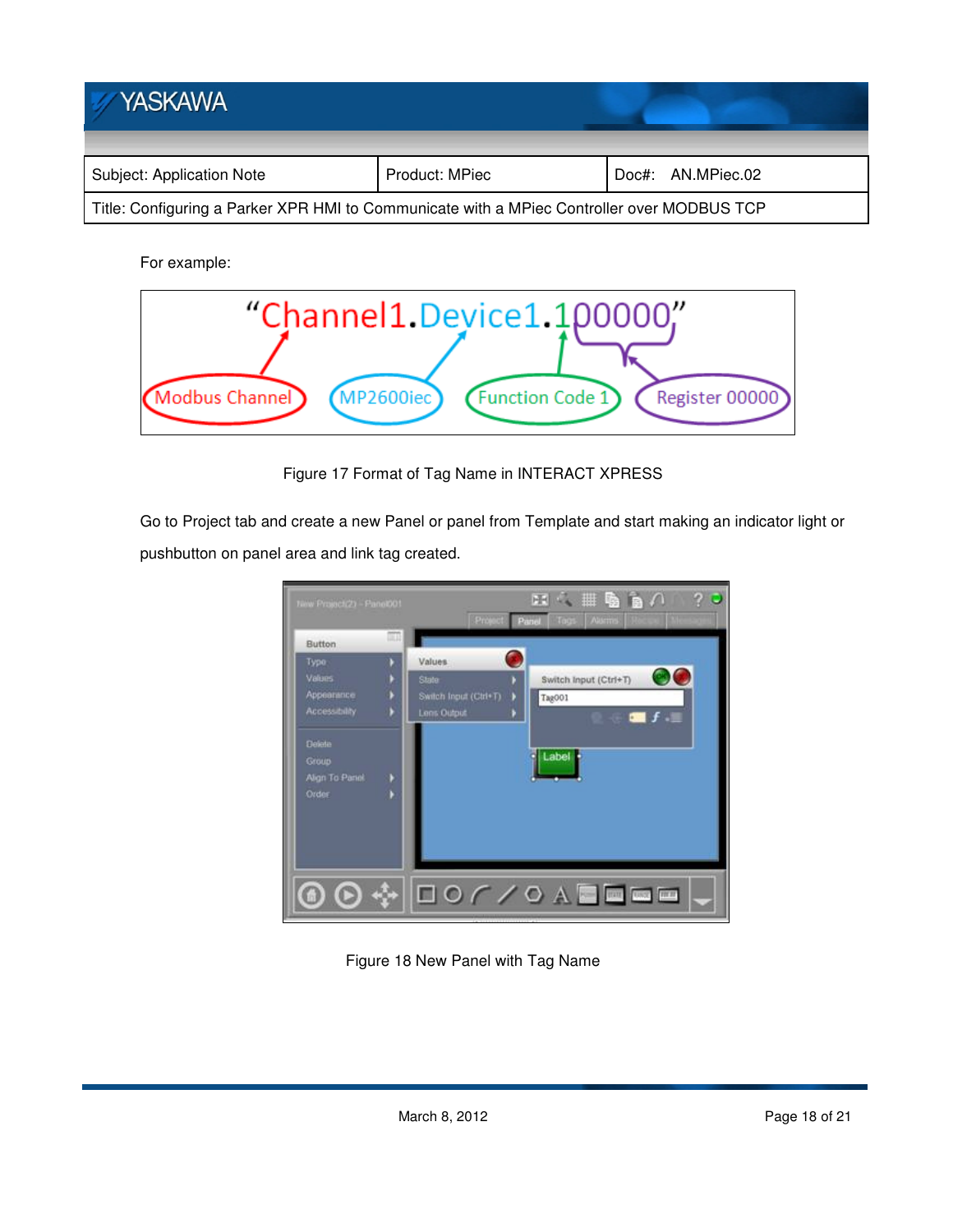| <b>YASKAWA</b>                                                                             |                |                   |  |  |
|--------------------------------------------------------------------------------------------|----------------|-------------------|--|--|
| Subject: Application Note                                                                  | Product: MPiec | Doc#: AN.MPiec.02 |  |  |
| Title: Configuring a Parker XPR HMI to Communicate with a MPiec Controller over MODBUS TCP |                |                   |  |  |

## **5.3 Send Project to HMI**

In the Remote Machines Panel located at the bottom right hand corner: click on IP address. In the Local Projects, make sure project is selected. Click "Send" button.

| Local Projects     |         |                         | <b>Remote Machines</b>                  |                   |              |             |
|--------------------|---------|-------------------------|-----------------------------------------|-------------------|--------------|-------------|
|                    |         |                         | $ \vec{r} \not\in\mathcal{Q}$   $\odot$ | 病事<br><b>COLL</b> |              |             |
| Project            | Version | Modified<br>Firmware    |                                         |                   | Machine      | Project     |
| ACR9040            | 1.0     | 4/19/2011 1:08 PM 2.1.4 |                                         |                   | 2192.168.1.1 | Unavailable |
| ACRXpress Sample   | 1.0     | 4/19/2011 1:08 PM 2.1.4 | $\equiv$                                |                   |              |             |
| ACRXpress Terminal | 1.0     | 4/19/2011 1:09 PM 2.1.4 |                                         | Send              |              |             |
| AriesXpress Sample | 1.0     | 4/19/2011 1:09 PM 2.1.4 |                                         |                   |              |             |
| PFP Indexer 082711 | 1.0     | 9/8/2011 12:26 PM 2.1.4 |                                         |                   |              |             |
| — Testing          | 1.0     | 9/8/2011 12:14 PM 2.1.4 | $\overline{\mathbf{v}}$                 |                   |              |             |
|                    |         | --------                |                                         |                   |              |             |
| Disconnected       |         |                         |                                         |                   |              |             |

Figure 19 Send Project to HMI

On physical HMI screen, once booted into Shell page, click RUN on screen itself. Verify pushbutton toggles I/O on MPiec.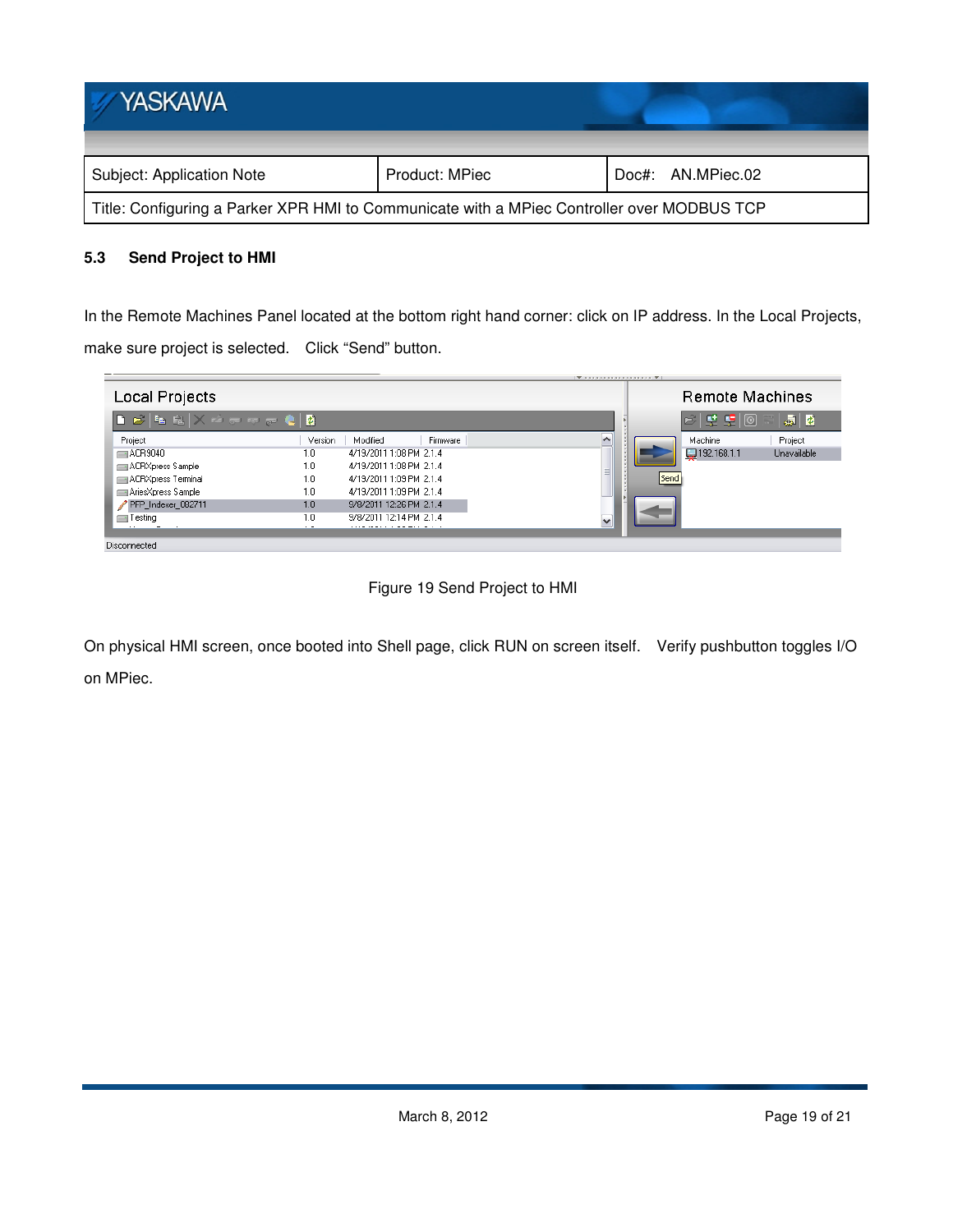| <b>YASKAWA</b>                                                                             |                |                   |  |  |
|--------------------------------------------------------------------------------------------|----------------|-------------------|--|--|
| Subject: Application Note                                                                  | Product: MPiec | Doc#: AN.MPiec.02 |  |  |
| Title: Configuring a Parker XPR HMI to Communicate with a MPiec Controller over MODBUS TCP |                |                   |  |  |

#### **5.4 Verify Operation**

The table below is a sample of data types to use.

| ⊟ Modbus FC#05 Qty: 128 Coils, Address Range: %IB24560 - %IB24575            |           |            |  |            |  |
|------------------------------------------------------------------------------|-----------|------------|--|------------|--|
| RightMotor_HMI                                                               | BOOL      | VAR_GLOBAL |  | %IX24560.1 |  |
| LeftMotor_HMI                                                                | BOOL      | VAR GLOBAL |  | %IX24560.0 |  |
| □ Modbus FC#06,16 Qty: 1024 Registers, Address Range: %IB28672 - %IB30719    |           |            |  |            |  |
| Index Speed HMI                                                              | LREAL     | VAR_GLOBAL |  | %IL28672   |  |
| Index Accel HMI                                                              | LREAL     | VAR_GLOBAL |  | %IL28682   |  |
| □ Modbus FC#02 Qty: 128 Inputs, Address Range: %QB24560 - %QB24575           |           |            |  |            |  |
| Drive Enabled HMI                                                            | BOOL.     | VAR GLOBAL |  | %QX24560.0 |  |
| Drive Ready HMI                                                              | BOOL      | VAR GLOBAL |  | %QX24560.1 |  |
| Alarm HMI                                                                    | BOOL<br>v | VAR_GLOBAL |  | %QX24560.2 |  |
| Auto_Mode_HMI                                                                | BOOL      | VAR GLOBAL |  | %QX24560.3 |  |
| Drive_Enabled_Input_HMI                                                      | BOOL      | VAR GLOBAL |  | %QX24560.4 |  |
| Jog Forward HMI                                                              | BOOL      | VAR GLOBAL |  | %QX24560.5 |  |
| Jog Reverse HMI                                                              | BOOL      | VAR GLOBAL |  | %QX24560.6 |  |
| Auto_Mode_Input_HMI                                                          | BOOL      | VAR GLOBAL |  | %QX24560.7 |  |
| Index_Input_HMI                                                              | BOOL      | VAR GLOBAL |  | %QX24561.0 |  |
| □ Modbus FC#04 Qty: 1024 Input Registers, Address Range: %QB28672 - %QB30719 |           |            |  |            |  |
| CurrentPosition HMI                                                          | LREAL     | VAR GLOBAL |  | %QL28672   |  |

#### Table 1 Sample Variables

Some of the global variables listed with the MODBUS variables being used is shown in detail in Figure 18. The groups corresponding to function codes 05 and 16 are the input variables written from the HMI to the controller. The groups under function codes 02 and 04 are used to transfer variables from the controller to the HMI. They are denoted by %QX and %QL.